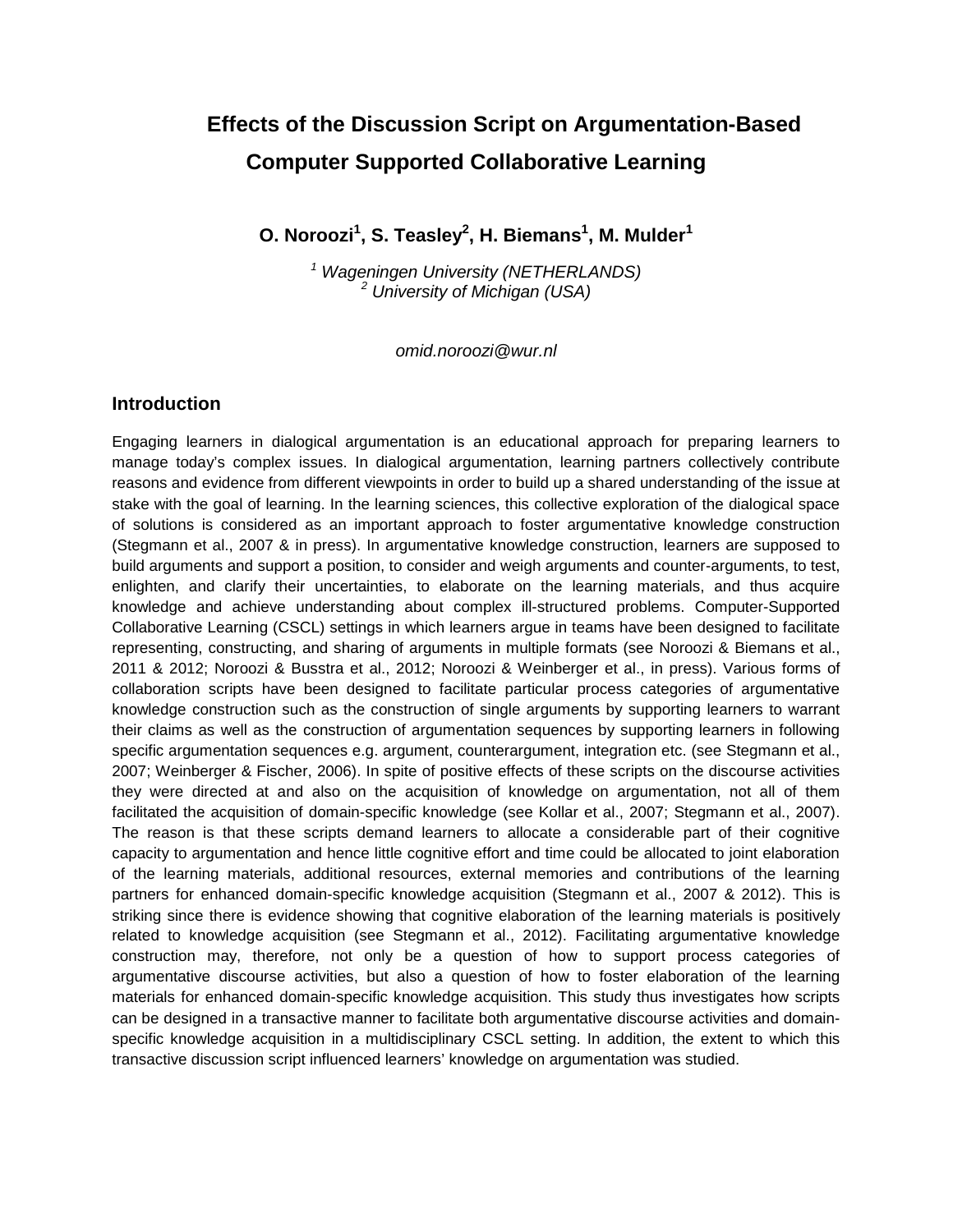Keywords: argumentative knowledge construction; collaborative learning; computer-supported collaborative learning; multidisciplinary groups; transactive discussion script

### **METHOD**

The study took place at Wageningen University (N=60). The subject was the concept of "Community-Based Social Marketing (CBSM) and its application in Sustainable Agricultural Water Management (SAWM). The task was to apply the concept of CBSM for fostering SAWM. Learners were first asked to individually design an effective plan for problem case. Then, collaborative learning phase took place. Then, learners were asked to individually work on an identical case-based assignment. As a transactive discussion script, four types of prompts were embedded into the reply messages in text windows, each of which was expected to facilitate various process categories of argumentative knowledge construction (Berkowitz & Gibbs, 1983). These included prompts for 1- argumentation analysis; 2- feedback analysis; 3- extension of the argument; 4- building counter-arguments and interactive arguments.

We used discourse corpora to assess argumentative structure. Following Weinberger and Fischer (2006), we counted number of supported, limited or/and both claims as indicator of quality of single arguments. Following Leitão (2000), we counted number of transitions from argument to counterargument, counterargument to integration, and integration to counterargument as indicator of quality of argumentation sequences. Both group and individual learning performance was assessed on the basis of expert solutions.

## **RESULTS**

The preliminary results showed that the transactive discussion script not only facilitates argumentative discourse activities but also collaborative knowledge construction. Furthermore, it improves individual domain-specific and argumentative knowledge acquisition. Based on this study, the general conclusion can be drawn that not only scripts for construction of one's own single arguments and exchanging them in argumentation sequences can foster the construction of single arguments and argumentation sequences (see Kollar et al., 2007; Stegmann et al., 2007 & 2012) but also the scripts for analysis and evaluation of learning partners' arguments and exchanging them in dialogic-sequential argumentation in a multidisciplinary CSCL setting. Furthermore, these argumentative discourse activities followed by peer clarifications and elaborations of the learning materials enhance learners' knowledge on argumentation as well as both individual and group learning performance. In this regard, group performance referred to how well learners collaboratively co-constructed knowledge during discourse activities. Individual performance referred to how well learners individually applied their own and learning partner' knowledge in an identical problem case while analysing and designing solution plan for fostering sustainable behaviour in a multidisciplinary setting.

### **REFERENCES**

- Berkowitz, M.W., & Gibbs, J.C. (1983). Measuring the developmental features of moral discussion. *Merrill-Palmer Quarterly, 29*(4), 399-410.
- Kollar, I., Fischer, F., Slotta, D.J. (2007). Internal and external scripts in computer-supported collaborative inquiry learning. *Learning and Instruction, 17*(6), 708-721.

Leitão, S. (2000). The potential of argument in knowledge building. *Human Development, 43*(6), 332-360.